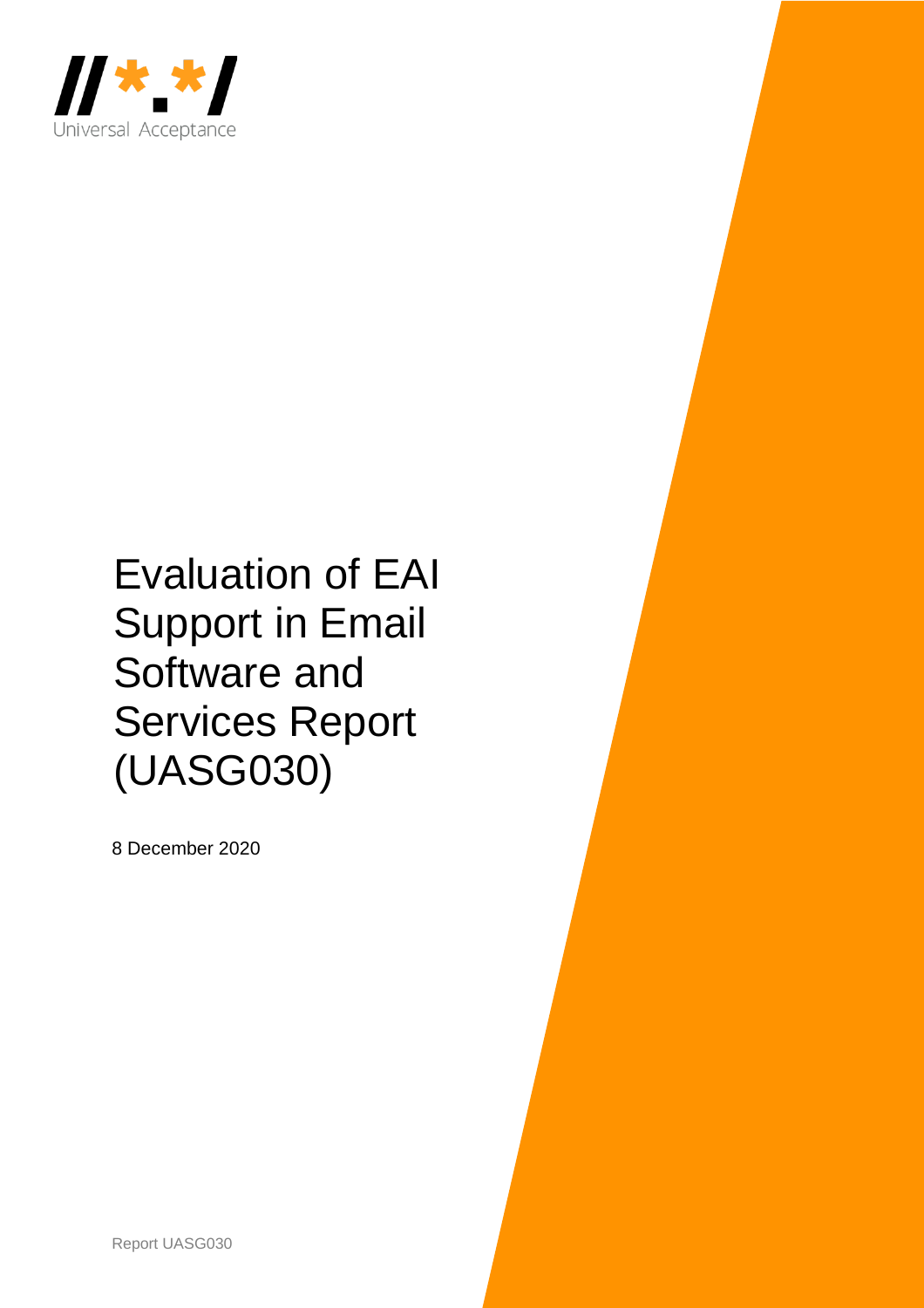

# **TABLE OF CONTENTS**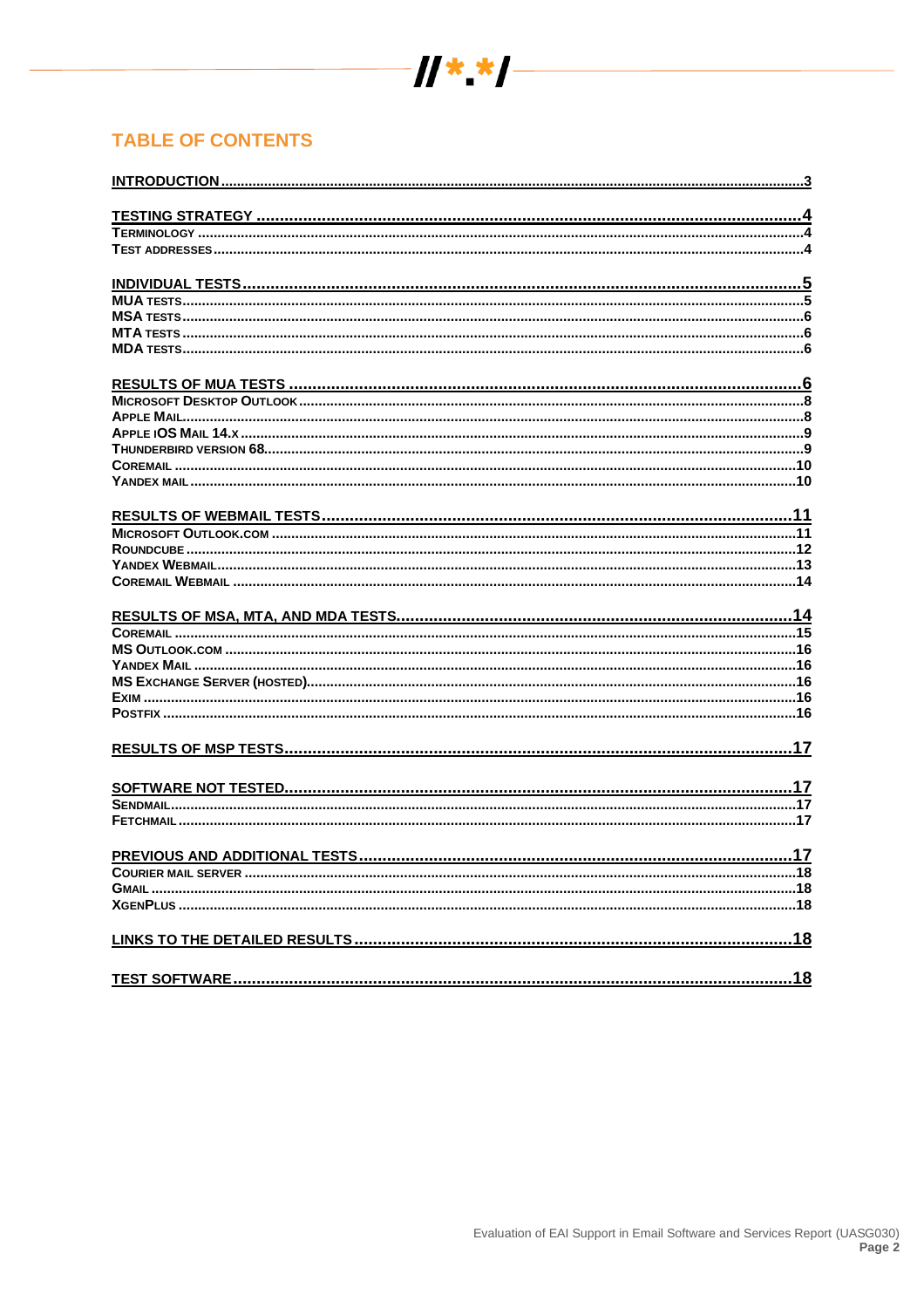

# <span id="page-2-0"></span>**Introduction**

The UASG Email Addresses Internationalization (EAI) working group identified Twelve software packages to be tested to determine how well they support internationalized email, also known as EAI. The testing results were varied as some software passed most of the tests, while some passed none at all, and none passed every test. While EAI support is advancing, there is still a long way to go.

The below chart lists the legend used to visualize the test results and the types of EAI support (Levels 1 and 2). The blank cells in the results tables indicate a component that does not exist.

| EAI level 1 (L1) - sends to and AII or Most Part *<br>receives from EAI addresses |                       | Few **      | <b>INot tested</b> |
|-----------------------------------------------------------------------------------|-----------------------|-------------|--------------------|
| EAI level 2 (L2) - L1 plus<br>provides local EAI addresses                        | All or Most   Part */ | <b>None</b> | <b>INot tested</b> |
| .                                                                                 |                       |             |                    |

Notes:

\* Part: Some tests passed; component has partial EAI support.

\*\* Few: Few tests passed; component does not have usable EAI support.

The EAI support test results summary:

| <b>Name</b>                              | <b>MUA</b>          | <b>MSA</b>          | <b>MTA</b>          | <b>MDA</b>         | <b>MSP</b>         | Webmail             |
|------------------------------------------|---------------------|---------------------|---------------------|--------------------|--------------------|---------------------|
| Coremail                                 | Few                 | All L <sub>2</sub>  | Most L <sub>2</sub> | Few                | All L <sub>2</sub> | Most L <sub>2</sub> |
| <b>MS</b><br>Outlook.com                 | Most L1             | Most L1             | Most L1             | <b>None</b>        | <b>None</b>        | Most L1             |
| <b>Yandex Mail</b>                       | Few                 | <b>None</b>         | <b>None</b>         | Few                | Part               | Few                 |
| Roundcube                                | Most L <sub>2</sub> |                     |                     |                    |                    |                     |
| Apple Mail                               | Few                 |                     |                     |                    |                    |                     |
| Apple iOS<br>Mail 14.x                   | Most L <sub>2</sub> |                     |                     |                    |                    |                     |
| Mozilla<br>Thunderbird                   | Few                 |                     |                     |                    |                    |                     |
| <b>MS Outlook</b>                        | Most L1             |                     |                     |                    |                    |                     |
| <b>MS Exchange</b><br>Server<br>(hosted) |                     | All L1              | All L1              | Few                |                    |                     |
| Exim                                     |                     | Most L <sub>2</sub> | All <sub>L2</sub>   |                    |                    |                     |
| Postfix                                  |                     | All L <sub>2</sub>  | All <sub>L2</sub>   |                    |                    |                     |
| Sendmail                                 |                     | Not tested          | Not tested          |                    |                    |                     |
| Fetchmail                                |                     |                     |                     | Not tested         |                    |                     |
| Courier                                  |                     | All L <sub>2</sub>  | All <sub>L2</sub>   | All L <sub>2</sub> |                    |                     |
| Gmail                                    | All <sub>L1</sub>   | All L1              | All L1              | Few                |                    |                     |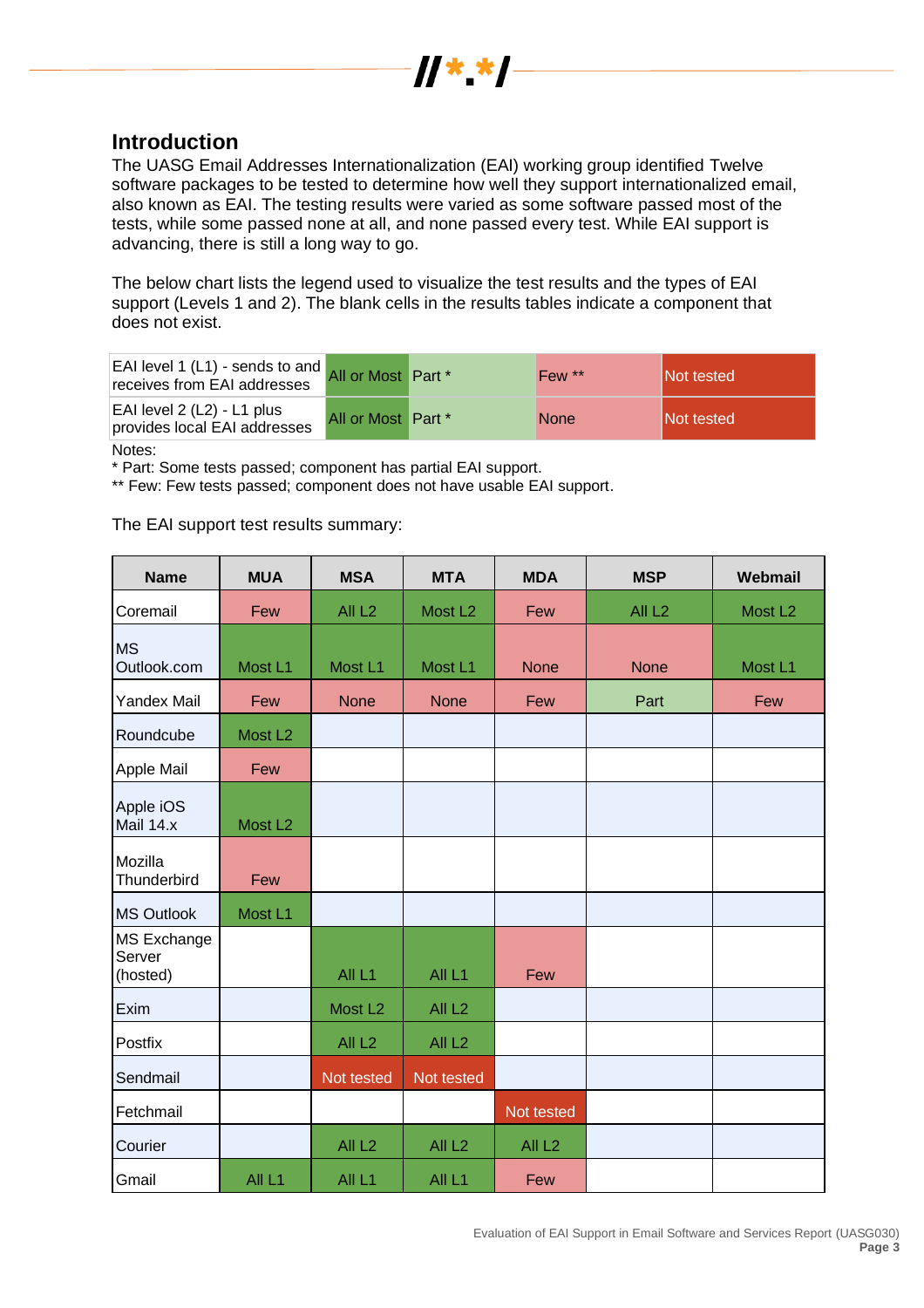|  | $\frac{1}{2}$ $\frac{1}{2}$ $\frac{1}{2}$ $\frac{1}{2}$ $\frac{1}{2}$ $\frac{1}{2}$ |  |  |
|--|-------------------------------------------------------------------------------------|--|--|
|  |                                                                                     |  |  |

XgenPlus Not tested Not tested Not tested All L2 Not tested

# <span id="page-3-0"></span>**Testing Strategy**

Tests were divided into five groups: Mail User Agent (MUA), Mail Submission Agent (MSA), Mail Transfer Agent (MTA), Mail Delivery Agent (MDA), and Mail Service Provider (MSP). Different groups of tests were performed on different software packages depending on the features they offer. An additional group of tests was added for Webmail consisting of 60 of the 72 MUA tests, omitting ones that made no sense for webmail clients that are integrated with mail systems.

The MUA and webmail tests were done manually. For MUAs, we installed any required software and configured it to work with a reference mail server running an instrumented version of Courier. Then we performed the tests and recorded the results in a local database. Some of the tests, such as EAI-MUA-046 through -049, check particular commands and options that the MUA sends to the mail server; our Courier server was patched to log the commands so we could see what the MUA sent.

The MSA, MTA, and MDA tests were done using scripts we wrote to perform each test and check the results. This made it easier to test consistently and sped up later tests.

Many of the tests involve sending a test message and checking particular features of the message, in which our scripts pick up the test message from the system under test or from our server which is the server that sent the message, as appropriate.

# <span id="page-3-1"></span>**Terminology**

In this report, when we refer to an *EAI address*, we mean an address with non-ASCII characters in the mailbox – the part preceding the @ sign. An *EAI message* is one with an EAI address as an envelope sender and/or recipient, or with unencoded UTF-8 text in a message header. An *EAI mail system* is one that generally supports sending and receiving EAI messages.

One system, Yandex, provided addresses with ASCII local parts and an Internationalized Domain Name (IDN), e.g., local1@ёпочта.рф. We do not consider this to be an EAI address because it is equivalent to the ASCII address, local1@xn--80a1acny1d.xn--p1ai, using Alabels rather than U-labels in the domain. We understand that Yandex plans more complete EAI support in the future, but we could only test what was available at the time.

## <span id="page-3-2"></span>**Test Addresses**

We registered several domains to be used as test addresses – one in Chinese and one in Arabic. We created subdomains in each language for our Courier test server and for mail

accounts on our Postfix and Exim servers, e.g., 邮件.电子邮件测试.中国 and

شبكة.اختبارالبريد.بريد. We did not create mixed script test addresses, but since neither Postfix or Exim does any script processing, we expected that any UTF-8 address would work the same.

Coremail provided EAI test addresses in Chinese. Yandex, as mentioned above, provided ASCII test addresses with A-label Cyrillic domains.

For each package we tested whether they could:

- Send to and retrieve mail from EAI addresses (Phase 1 EAI Readiness).
- Host an EAI address (Phase 2 EAI Readiness)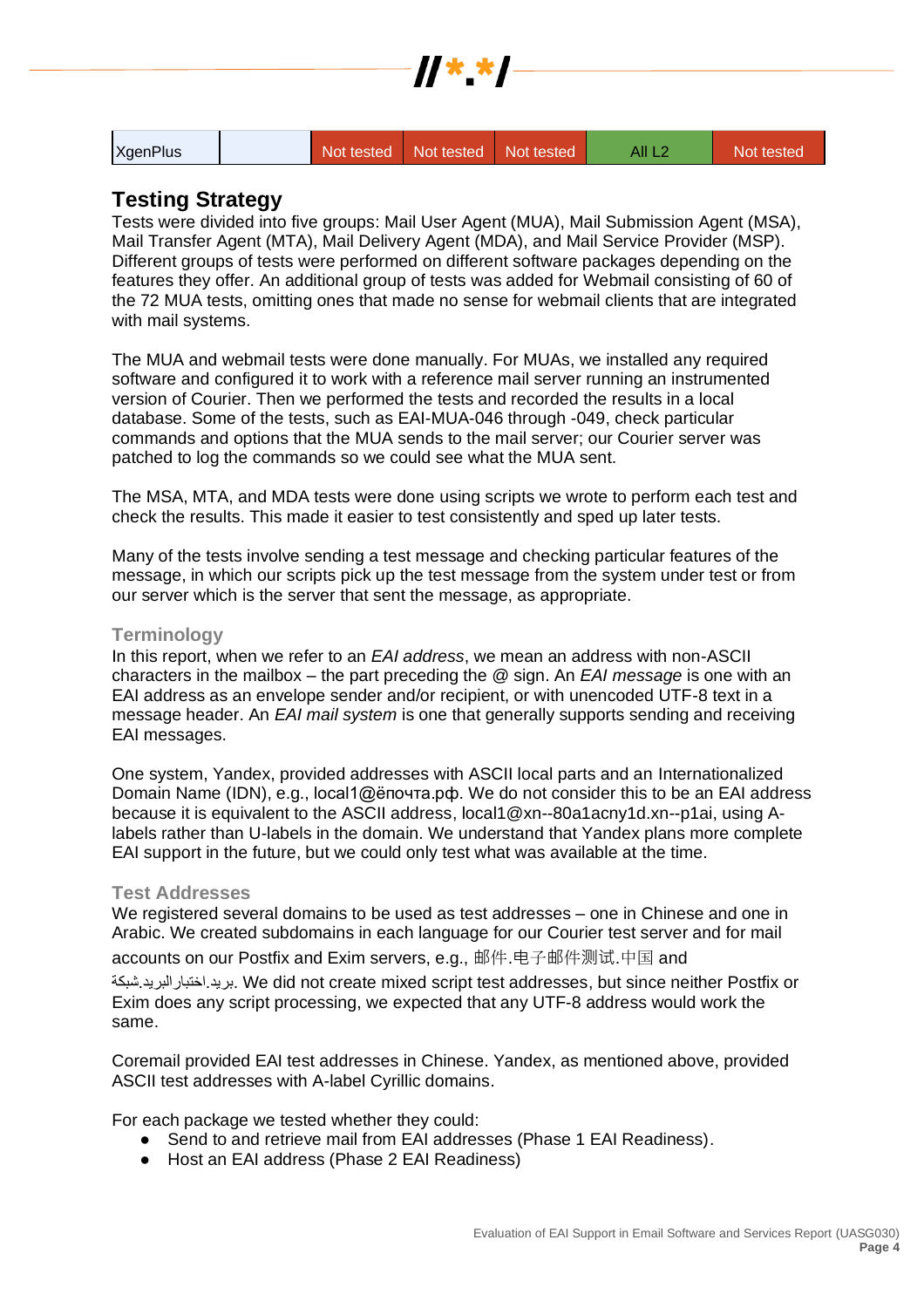

Included in these summaries are the results of tests done last year by Catalyst.Net, Ltd., on Gmail, Courier, and XgenPlus. Catalyst's report was published as UASG document UASG021B, and is available [here.](https://uasg.tech/wp-content/uploads/documents/UASG021B-en-digital.pdf)

|                         | <b>Name</b>                 | <b>MUA</b>   | <b>MSA</b> | <b>MTA</b> | <b>MDA</b> | <b>MSP</b> | Webmail |
|-------------------------|-----------------------------|--------------|------------|------------|------------|------------|---------|
| $\mathbf{1}$            | Coremail                    | X            | X          | X          | X          | X          | X       |
| $\overline{2}$          | MS Outlook.com              | X            | X          | X          | X          | X          | X       |
| $\mathbf{3}$            | <b>Yandex Mail</b>          | X            | X          | X          | X          | X          | X       |
| $\overline{\mathbf{4}}$ | Roundcube                   | X            |            |            |            |            |         |
| $\overline{5}$          | Apple Mail                  | $\mathsf{X}$ |            |            |            |            |         |
| 5A                      | Apple iOS Mail 14.x         |              |            |            |            |            |         |
| $\,6\,$                 | Mozilla Thunderbird         |              |            |            |            |            |         |
| $\overline{7}$          | <b>MS Outlook</b>           | $\mathsf{X}$ |            |            |            |            |         |
| 8                       | MS Exchange Server (hosted) |              | X          | X          | X          |            |         |
| $\boldsymbol{9}$        | Exim                        |              | X          | X          |            |            |         |
| 10                      | Postfix                     |              | X          | X          |            |            |         |
| 11                      | Sendmail                    |              | (X)        | (X)        |            |            |         |
| 12                      | Fetchmail                   |              |            |            | (X)        |            |         |
|                         | Courier                     |              | P          | P          | P          |            |         |
|                         | Gmail                       | $\mathsf{P}$ | A          | A          | A          |            |         |
|                         | <b>XgenPlus</b>             |              |            |            |            | P          |         |

X Tests done

 $(X)$  Test determined not useful<br>P Previous test results from the

Previous test results from the report UASG021B

A Additional tests done in this report (UASG030)

# <span id="page-4-0"></span>**Individual Tests**

There were issues found with some of the tests and are included in the ["Links to the Detailed](#page-17-2)  [Results](#page-17-2)[Links to the Detailed Results](#page-17-2)" section.

<span id="page-4-1"></span>**MUA Tests**

EAI-MUA-002: the test says, when viewing address book entries, the MUA "should display the local parts of EAI addresses in U-label form." Local parts are not domain names, so Ulabels and A-labels are not relevant. We interpreted this to mean that the MUA should successfully display non-ASCII UTF-8 mailboxes.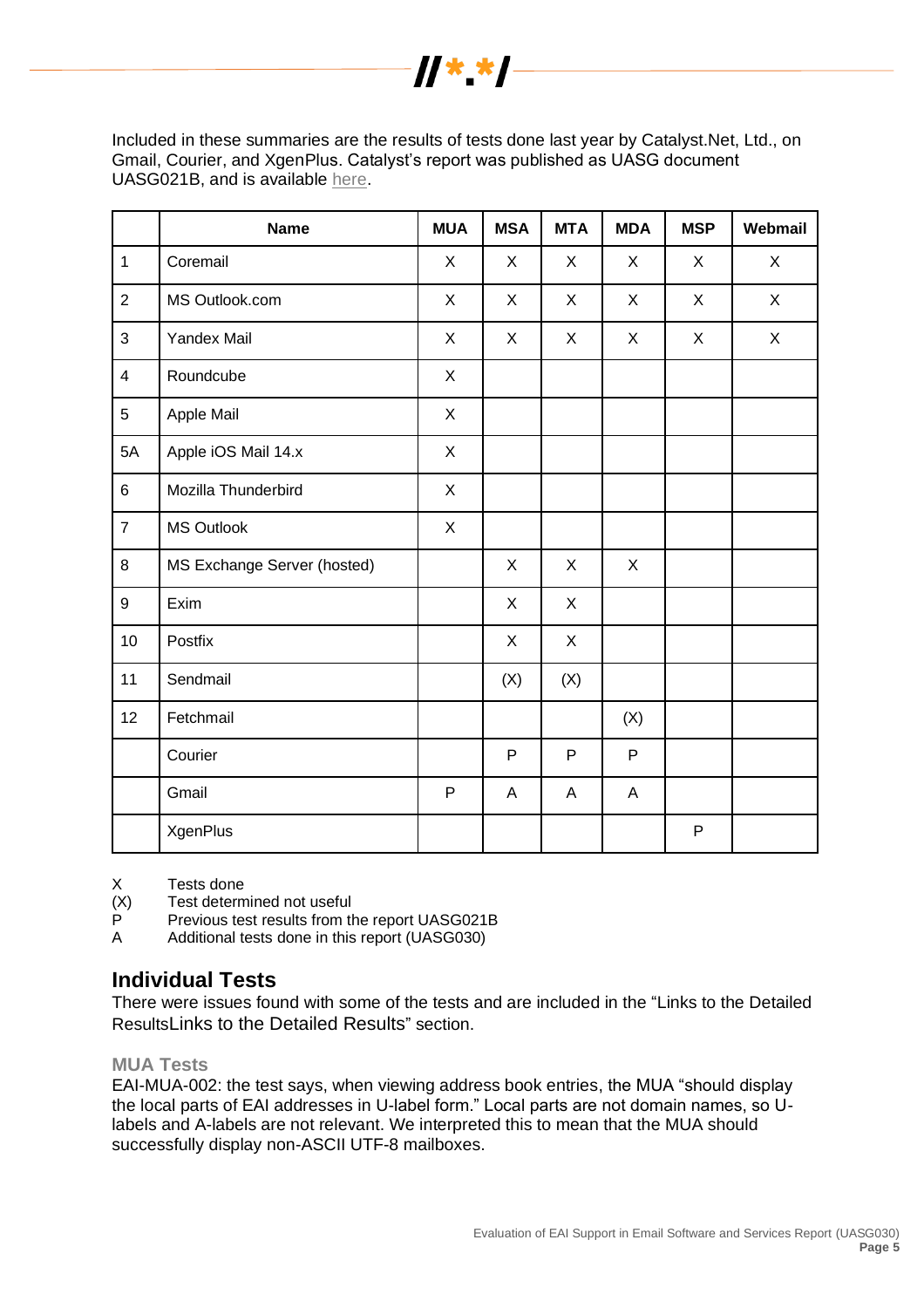

EAI-MUA-017 through -036: the tests refer to an SMTP server. No MUA we know uses SMTP servers; they use mail submission (RFC 6409.) We interpret the tests to refer to a submission server rather than SMTP server.

#### <span id="page-5-0"></span>**MSA Tests**

The MSA tests all refer to an SMTP server rather than a submission server. We interpret the tests to refer to the submission server.

All of the MSAs we tested are integrated with MTAs, rather than a separate program that relays mail to an MTA. MSA-003 and MSA-004 are client tests that would only apply to standalone MSAs.

Some tests require sending a non-EAI message, which requires a non-EAI test address. Our Coremail account only had EAI addresses so we were unable to do those tests.

## <span id="page-5-1"></span>**MTA Tests**

Some tests require that the MTA have an IDN hostname, or that the test account on the MTA is an EAI address. MS Outlook.com, hosted MS Exchange, and Yandex do not provide EAI addresses so those tests did not apply. Coremail's server did not have an IDN host name.

#### <span id="page-5-2"></span>**MDA Tests**

Several of the tests don't make sense in the common case that messages are delivered to the mailstore by the MTA, and the POP and IMAP servers only manipulate the contents of the mailstore. EAI-MDA-001 through -006 are in practice MTA tests. Tests EAI-MDA-014 through -022, which check IMAP access to mailboxes with Unicode names, don't strictly test EAI features since IMAP has supported Unicode named mailboxes for decades, and EAI only changes the way they are accessed.

We found that none of the software we agreed to test implemented the IMAP extensions described in RFC 6855, and only Coremail implemented the POP extensions described in RFC 6856. Coremail implemented the experimental IMAP extensions in obsoleted RFC 5738, but with a lot of bugs.

Nonetheless, we found that in most cases, POP and IMAP servers retrieved and stored messages with arbitrary contents, so they were able to pass many of the other tests anyway.

# <span id="page-5-3"></span>**Results of MUA Tests**

MUAs tested in this phase:

- Apple Mail for MacOS and iOS 13
- Apple iOS Mail 14.x
- Thunderbird
- Outlook
- Yandex
- Coremail

Apple Mail, Thunderbird, and Outlook are not tied to a mail service, so they were configured to use an account on our Courier server to send and receive test messages.

Yandex and Coremail apps are tied to a particular service, so they were configured with accounts on their respective services. The Yandex app appears to allow configuration with other IMAP servers but we did not test it that way.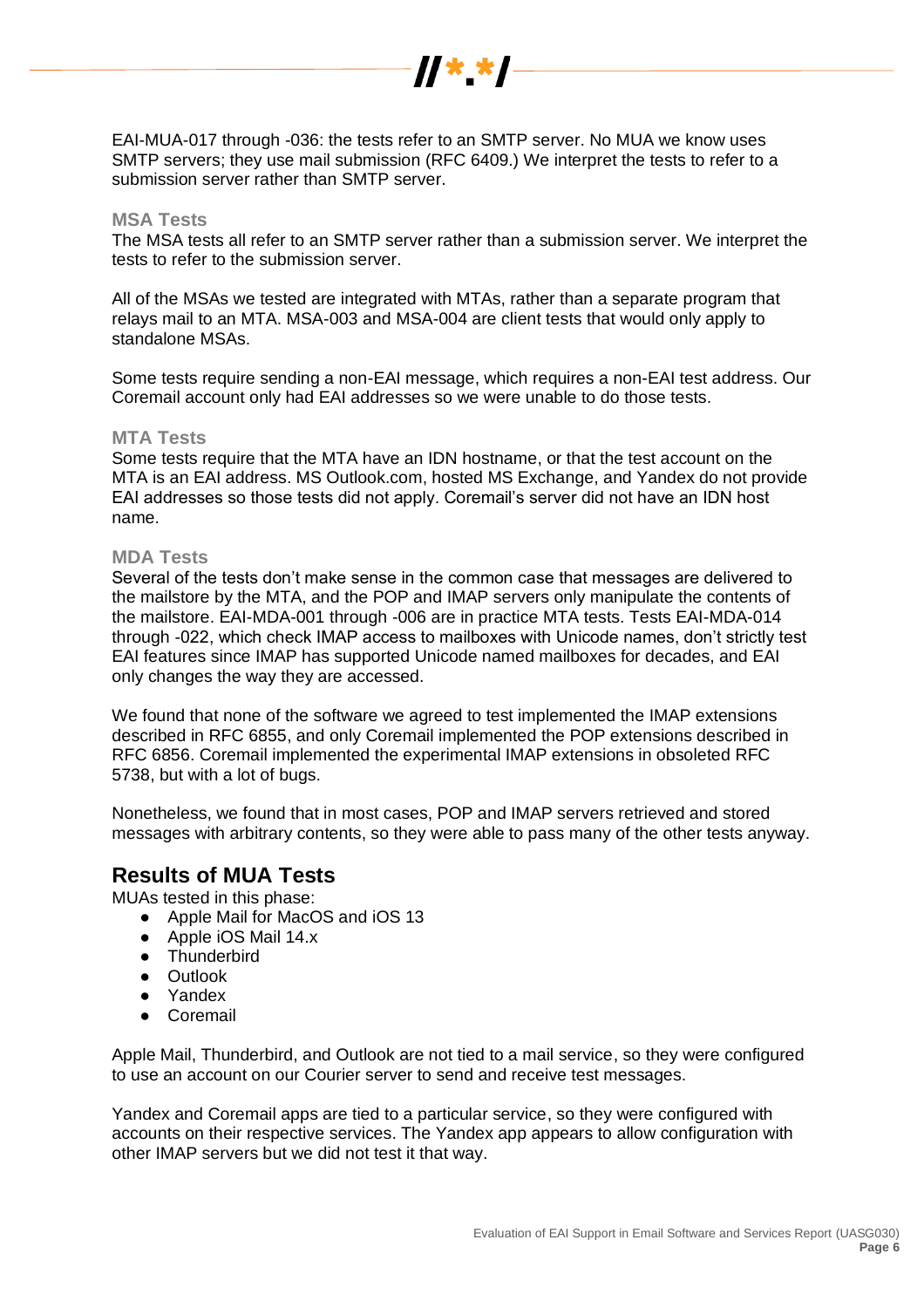

Roundcube is an MUA implemented as a web service. Since it looks to users like webmail interface, we discuss it with webmail section below.

In all cases, tests were manually performed to evaluate sending mail and retrieving mail from the Chinese and Arabic test accounts on our Courier server, and each MUA was tested on its ability to handle additional EAI readiness tasks, including:

- Correctly managing Unicode subject lines and Unicode folder names.
- Consistently creating and using Mailto links.
- Saving and using EAI addresses in the address book.
- Using Unicode in message headers where expected,

<span id="page-6-0"></span>

|                                                                  | <b>Apple</b><br><b>Mail</b> | <b>Thunder</b><br>bird                      | <b>Outlook</b>   | Yandex                                   | Coremail   | <b>Apple</b><br><b>iOS Mail</b><br>14.x |
|------------------------------------------------------------------|-----------------------------|---------------------------------------------|------------------|------------------------------------------|------------|-----------------------------------------|
| Client receives messages<br>from EAIs                            | <b>Yes</b>                  | <b>Sometimes</b>                            | <b>Yes</b>       | <b>No</b>                                | <b>Yes</b> | <b>Yes</b>                              |
| Client sends messages to<br>EAIs                                 | <b>No</b>                   | <b>No</b><br><b>Sometimes</b><br><b>Yes</b> |                  | <b>No</b>                                | <b>Yes</b> |                                         |
| Unicode addresses displayed<br>in Unicode (sent and<br>received) | <b>Yes</b><br>(received)    | <b>Yes</b><br>(received)                    | <b>Mostly</b>    | Some<br>(displays<br>only local<br>part) | <b>No</b>  | <b>Yes</b>                              |
| Address book handles EAIs<br>normally (save, send, search)       | <b>Some</b>                 | <b>Yes</b>                                  | <b>Mostly</b>    | <b>Yes</b>                               | <b>Yes</b> | <b>Yes</b>                              |
| Mailto links of EAIs handled<br>normally (sent and received)     | <b>No</b>                   | <b>Sometimes</b>                            | <b>Yes</b>       | <b>Yes</b>                               | <b>No</b>  | <b>No</b>                               |
| Subject line can be Unicode                                      | <b>Yes</b>                  | <b>Yes</b>                                  | <b>Yes</b>       | <b>Yes</b>                               | <b>Yes</b> | <b>Yes</b>                              |
| Folders can be named with<br>Unicode                             | <b>Yes</b>                  | <b>Yes</b>                                  | <b>Yes</b>       | <b>Yes</b>                               | <b>NA</b>  | <b>Yes</b>                              |
| Message headers are<br>Unicode where appropriate                 | <b>NA</b>                   | No                                          | <b>No</b>        | No                                       | <b>NA</b>  | <b>NA</b>                               |
| EAIs can be set up to receive<br>and send mail using IMAP        | <b>No</b>                   | <b>No</b>                                   | <b>Sometimes</b> | <b>No</b>                                | <b>No</b>  | <b>Yes</b>                              |
| EAIs can be set up to receive<br>and send mail using POP         | <b>No</b>                   | <b>No</b>                                   | <b>Sometimes</b> | <b>No</b>                                | <b>No</b>  | <b>No</b>                               |
| Username can be Unicode                                          | <b>No</b>                   | <b>No</b>                                   | <b>Sometimes</b> | <b>No</b>                                | <b>No</b>  | <b>Yes</b>                              |
| Server names and domains<br>can be Unicode                       | <b>No</b>                   | No                                          | <b>Yes</b>       | No                                       | <b>No</b>  | <b>Yes</b>                              |
| Server names and domains<br>can be A-label                       | <b>No</b>                   | <b>No</b>                                   | No               | <b>No</b>                                | <b>No</b>  | <b>Yes</b>                              |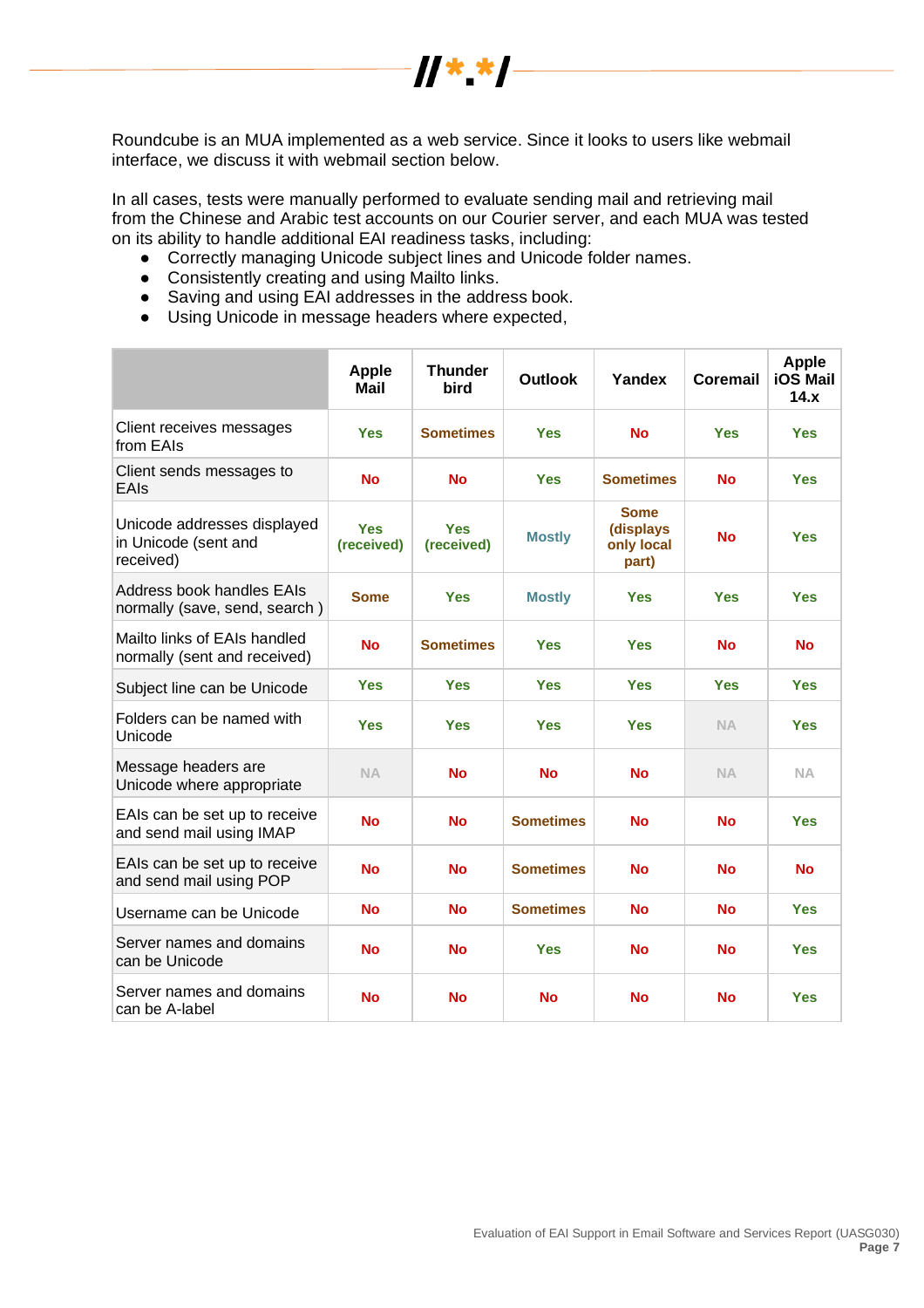

# **Microsoft Desktop Outlook**

Outlook is Phase 1 EAI-ready and has some Phase 2 EAI-ready features.

Tests were completed using a Windows PC running Outlook ver. 2008 Build 13127.20408 during July of 2020.

Outlook sends to and receives from EAI addresses.

Outlook does not reliably handle EAI addresses when setting up an account. The process is successful when the username is the same as the local part of the email address, or the username is in ASCII. Using a server name in A-label format fails.

Outlook supports Unicode subject lines and folder names. EAI addresses in outgoing messages are correctly linked, and mailto links in received messages can be used to create new outgoing messages in one click. Outlook can store, display, and use EAI values in the address book. Address book does not support Unicode searches. When the header is viewed, header values are not displayed in Unicode.

## From Microsoft:

The Exchange Team Microsoft

02-26-2018 09:36 AM

# EAI support announcement - Update

In late December 2017, we announced support for EAI in Q1 2018.

We are happy to announce that EAI is now enabled in Exchange Online and Exchange Online Protection for Office 365. Office 365 users can now send messages to and receive messages from internationalized email addresses.

In addition, we are pleased to announce that EAI is also enabled for outlook.com customers (including hotmail.com, live.com, etc.).

In the meantime, we are working to enable EAI for Exchange Server 2019, the new on-premises version of Exchange that's coming out later this year.

Carolyn Liu

## <span id="page-7-0"></span>**Apple Mail**

Apple Mail in MacOS and iOS 13.1 is neither Phase 1 nor Phase 2 EAI-ready. Apple Mail, tested on an iPad with iPadOS 13.5, can retrieve messages sent from EAI addresses but finds EAI addresses in destination fields invalid. Apple Mail 12.4 on MacOS also treats EAI addresses as an error, for example:

| To: 测试@电子邮件测试.中国                    | Warning                                                                                          |
|-------------------------------------|--------------------------------------------------------------------------------------------------|
| $Cc$ :                              | "测试@电子邮件测试.中国" does not appear to be a<br>valid email address. Verify the address and try again. |
| Subject: Chinese mail test          |                                                                                                  |
| From: John Levine - johnl@taugh.com | Cancel<br><b>Send Anyway</b>                                                                     |

Apple Mail does retrieve mail sent from EAI addresses for IMAP servers that will do so without UTF8=ENABLE (nearly all of them).

Apple Mail supports Unicode subject lines and folder names. While clicking a mailto EAI link works, the message cannot be sent. Apple Mail does not linkify EAI addresses like it does conventional addresses. EAI addresses can be stored in and recalled from the address book, but Unicode searches of the address book fail.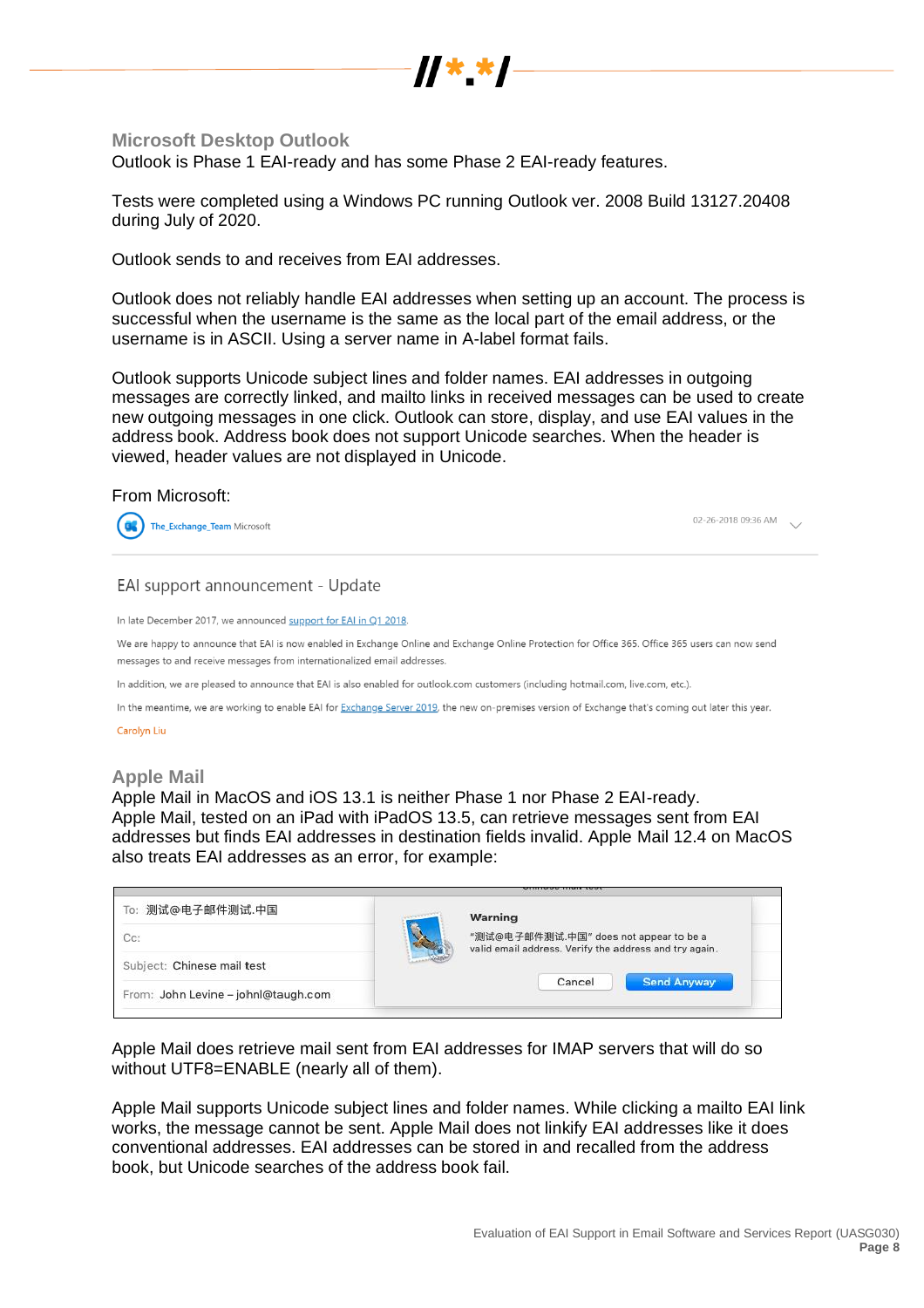

IOS Apple Mail does not display headers or the message source, so many of the tests checking for Unicode in the header could not be completed. Based on the behavior of Apple Mail compared to other client packages, Apple Mail is unlikely to store headers as Unicode.

## <span id="page-8-0"></span>**Apple iOS Mail 14.x**

As of iOS 14 and iPadOS 14, Apple's mail client has good support for EAI Level 2. It passes most tests for message entry, display, and sending. Like all of the other mail clients we tested, it does not support EAI features for IMAP or POP. The legacy character set support in IMAP is enough that it passes most tests related to IMAP message stores.

#### <span id="page-8-1"></span>**Thunderbird Version 68**

Thunderbird is neither Phase 1 nor Phase 2 EAI-ready.

Tests were completed using a Windows PC running Thunderbird version 68 during June of 2020.

Thunderbird cannot send to EAI email addresses such as 重新测试@电子邮件测试.中国 and [.اختبار@اختبارالبريد.شبكة](mailto:اختبار@اختبارالبريد.شبكة)



Thunderbird can retrieve mail from international addresses, although it also generates errors in response to Unicode addresses and header text.



Thunderbird supports Unicode subject lines and folder names. Mailto links that are received in a message are treated normally. Thunderbird does not link EAI addresses in message text in the same way that it links conventional addresses. EAI values can be saved to the Address book and appear in Unicode, and can be recalled for use in creating email messages. Unicode searches work in the address book. Header values are not displayed in Unicode.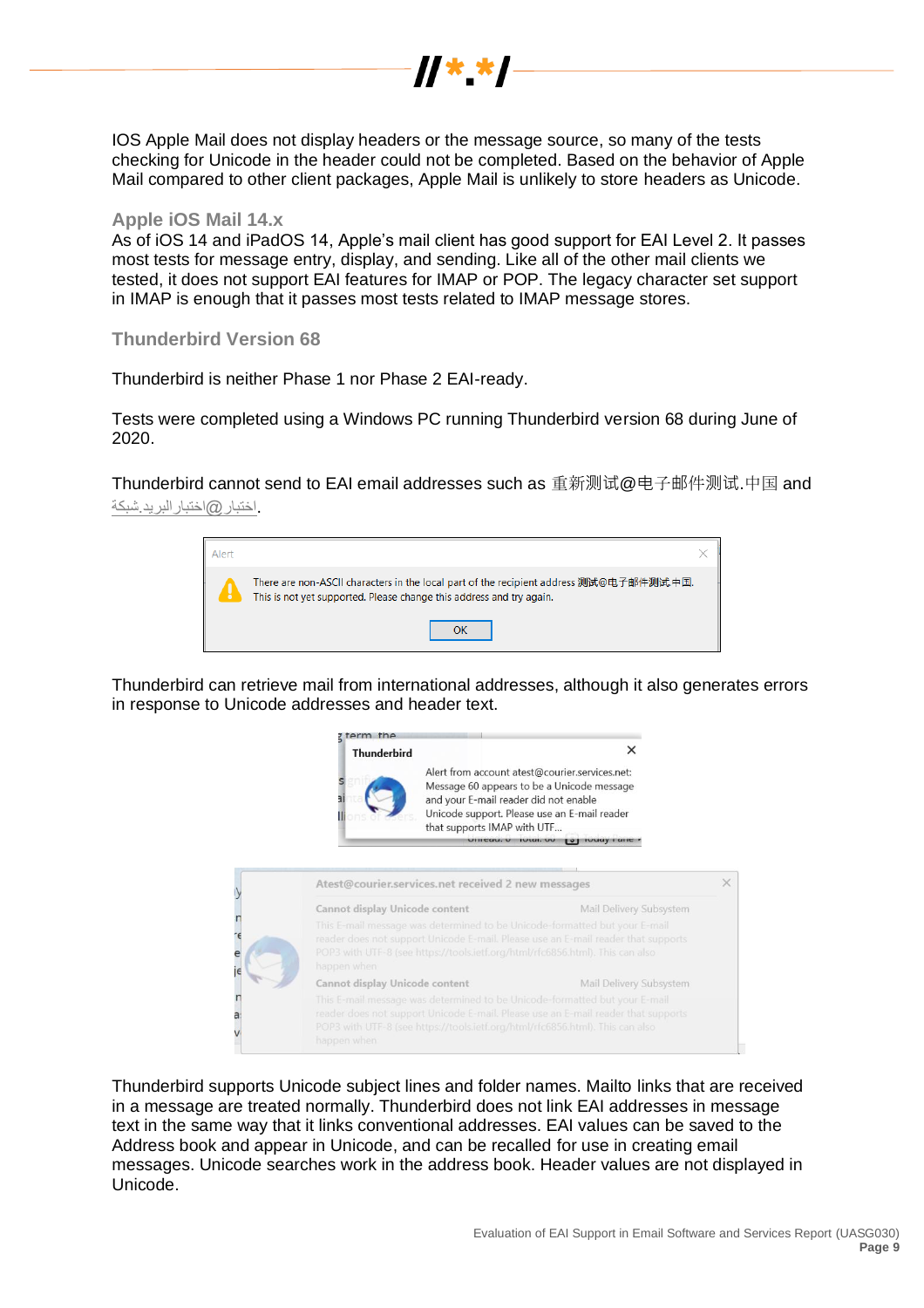

 $H**I$ 

Thunderbird cannot set up email accounts with U-label domains, A-label domains, or Unicode usernames or local addresses.

We tested Thunderbird version 68. The Thunderbird project plans to release version 78 in late 2020, but the release notes say nothing about any new EAI support so we expect the test results to be the same.

#### <span id="page-9-0"></span>**Coremail**

We tested Coremail Lunkr, their Android mail client. It is neither Phase 1 nor Phase 2 EAIready – it does not send to or receive from EAI addresses.

Tests were completed using Android Coremail Lunkr version 4.0.0.4 App on Android to log in to 中文邮测试2@互联网.中国, one of the provided Coremail email addresses.

Coremail accepts EAI addresses in the recipient fields, but the messages are not received by the EAI accounts. Messages sent from EAI addresses are not received.

Configuring Coremail Lunkr with Chinese and Arabic EAI addresses failed.

Coremail Lunkr does not allow the creation of new folders. It does not linkify email addresses and does not treat mailto-linked EAI addresses correctly.

#### <span id="page-9-1"></span>**Yandex Mail**

Yandex offers an Android app, a webmail application, and access via other MUAs using POP, IMAP, and submission servers at pop.yandex.com, imap.yandex.com, and smtp.yandex.com. None of the three servers advertise EAI features on the initial handshake, so we were not surprised when they failed many of the MSA, MTA, and MDA tests. In the webmail, we found that Yandex supported IDN domain names as A-labels but had no support for UTF-8 email addresses.

Yandex is neither Phase 1 nor Phase 2 EAI-ready.

Web tests were completed using Chrome on a Windows PC during July 2020 using the URL yandex.webmail.com. The Android app was version 5.2.3.

Yandex can sometimes send mail to both Arabic and Chinese Unicode addresses. However, replies to those emails result in errors in the package used to send them.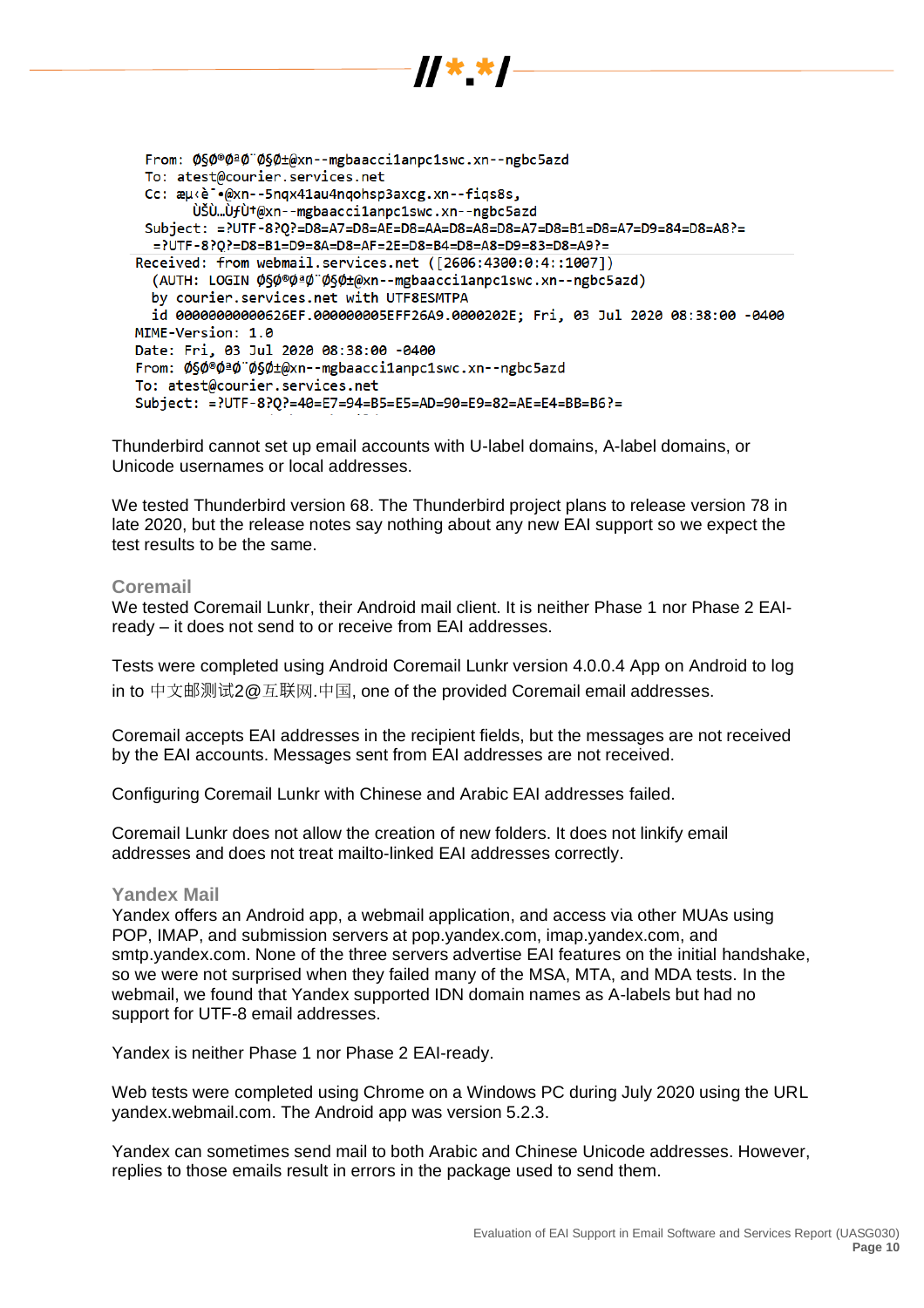

Configuring Yandex with Chinese and Arabic EAI addresses failed.

Yandex supports Unicode subject lines and folder names. Yandex headers do not display Unicode. The address book passed the EAI tests. EAI mailto links work when received and are created automatically.

# <span id="page-10-0"></span>**Results of Webmail Tests**

|                                                               | Roundcube        | <b>MS</b><br>Outlook.com | Coremail         | Yandex           | Gmail            |
|---------------------------------------------------------------|------------------|--------------------------|------------------|------------------|------------------|
| Client receives messages from EAIs                            | Yes              | Yes                      | Yes              | <b>No</b>        | Yes              |
| Client sends messages to EAIs                                 | Yes              | Yes                      | <b>No</b>        | <b>Sometimes</b> | <b>Mostly</b>    |
| Unicode addresses displayed in<br>Unicode (sent and received) | <b>Mostly</b>    | Yes                      | Yes              | Yes              | Yes              |
| Address book handles EAIs normally<br>(save, send, search)    | Yes              | Some                     | Yes              | Yes              | Yes              |
| Mailto links of EAIs handled normally<br>(sent and received)  | <b>No</b>        | Yes                      | <b>Sometimes</b> | Yes              | <b>Sometimes</b> |
| Subject line can be Unicode                                   | Yes              | Yes                      | Yes              | Yes              | Yes              |
| Folders can be named with Unicode                             | Yes              | Yes                      | Yes              | Yes              | NA.              |
| Message headers are Unicode<br>where appropriate              | <b>Sometimes</b> | <b>No</b>                | <b>No</b>        | <b>No</b>        | <b>Yes</b>       |
| EAIs can be set up to receive and<br>send mail using IMAP     | Yes              | <b>No</b>                | <b>No</b>        | <b>No</b>        | <b>No</b>        |
| EAIs can be set up to receive and<br>send mail using POP      | <b>NA</b>        | <b>No</b>                | <b>No</b>        | <b>No</b>        | <b>No</b>        |
| Username can be Unicode                                       | Yes              | <b>No</b>                | <b>No</b>        | <b>No</b>        | Yes              |
| Server names and domains can be<br>Unicode                    | Yes              | <b>No</b>                | <b>No</b>        | <b>No</b>        | <b>No</b>        |
| Server names and domains can be<br>A-label                    | Yes              | <b>No</b>                | <b>No</b>        | <b>No</b>        | Yes              |

<span id="page-10-1"></span>**Microsoft Outlook.com**

Outlook.com is Phase 1 EAI-ready.

Testing was done in the Microsoft Edge browser at outlook.live.com during June 2020. Outlook.com can send to and receive from EAI addresses (U-label only), and the destination field displays them as they are entered. Outlook.com supports Unicode subject lines and folder names.

EAI addresses cannot be set up to send and receive mail in Outlook.com. Unicode cannot be used to specify either the username or the domain of a synced account. Neither A-label or U-label domains are accepted.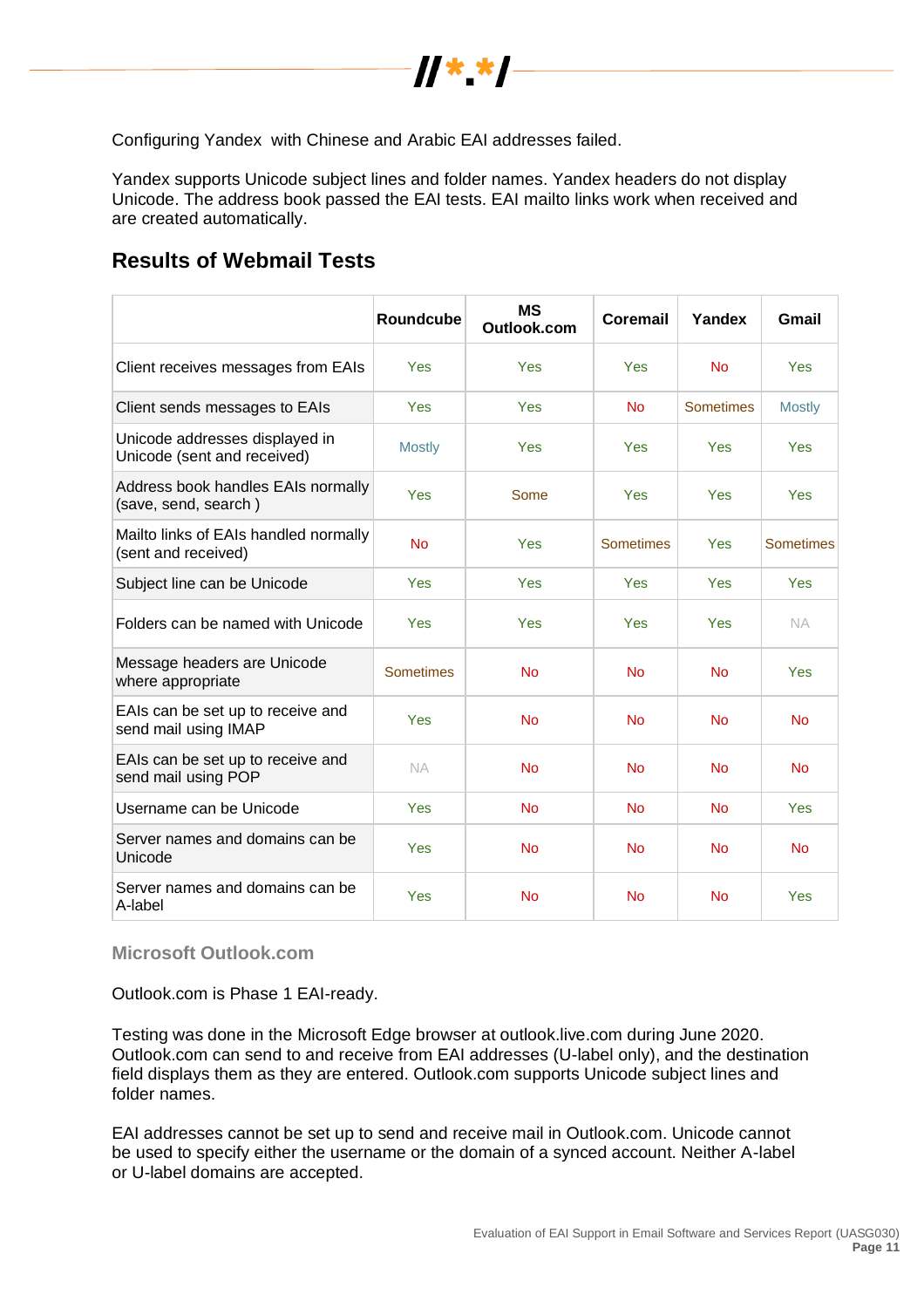

EAI addresses can be saved to the address book, but the stored Unicode addresses are not displayed in the same way as conventional addresses are when looking at the address book listing. Outlook.com is inconsistent in using EAI address book listings to send emails. The "Send Email" on the saved address book contact page is disabled for EAI addresses. Selecting EAI saved addresses from the "Create" email window works inconsistently.

Mailto link targets are supported but Outlook.com does not create mailto links automatically for any kind of email address. The manual process works equally well for EAI addresses as for conventional addresses.

<span id="page-11-0"></span>Headers values do not display Unicode.

# **Roundcube**

Roundcube is an open source webmail application written in the popular PHP scripting language that acts as an MUA. Tests were performed using Roundcube 1.4.6 on a FreeBSD 12.1 VPS from the FreeBSD ports system with the Apache 2.4 web server and PHP 7.4, and configured it to use our Courier reference server for IMAP and mail submission. The package has an active open source development community that would likely accept patches to improve its already good EAI compliance.

Roundcube uses IMAP and not POP; POP tests EAI-MUA-61 through -72 were not performed.

Roundcube is Phase 1 and Phase 2 EAI-ready.

Roundcube can send to and receive from EAI addresses (U-label and A-label), and the destination field displays text as it is entered. It supports Unicode subject lines and folder names.

Roundcube displays U-label destination addresses correctly, but note the one anomaly where the Arabic@conventionaldomain was not displayed fully until the popup appears:

| atest@电子邮件测试.中国 ×   测试@电子邮件测试.中国 ×                                                                         |
|------------------------------------------------------------------------------------------------------------|
| ★ اختبار @اختبار البريد شبكة    × <    × اختبار البريد شبكة@btest                                          |
| <courier.services.net@اختبار>&lt;<br/>U-label destination address, Roundouve</courier.services.net@اختبار> |
|                                                                                                            |

EAI addresses can be set up as IMAP (but not POP) accounts to send and receive mail. Login with the A-label equivalent address also works.

Roundcube does not create mailto links for EAI addresses although it does for conventional addresses. Roundcube displays headers with some Unicode: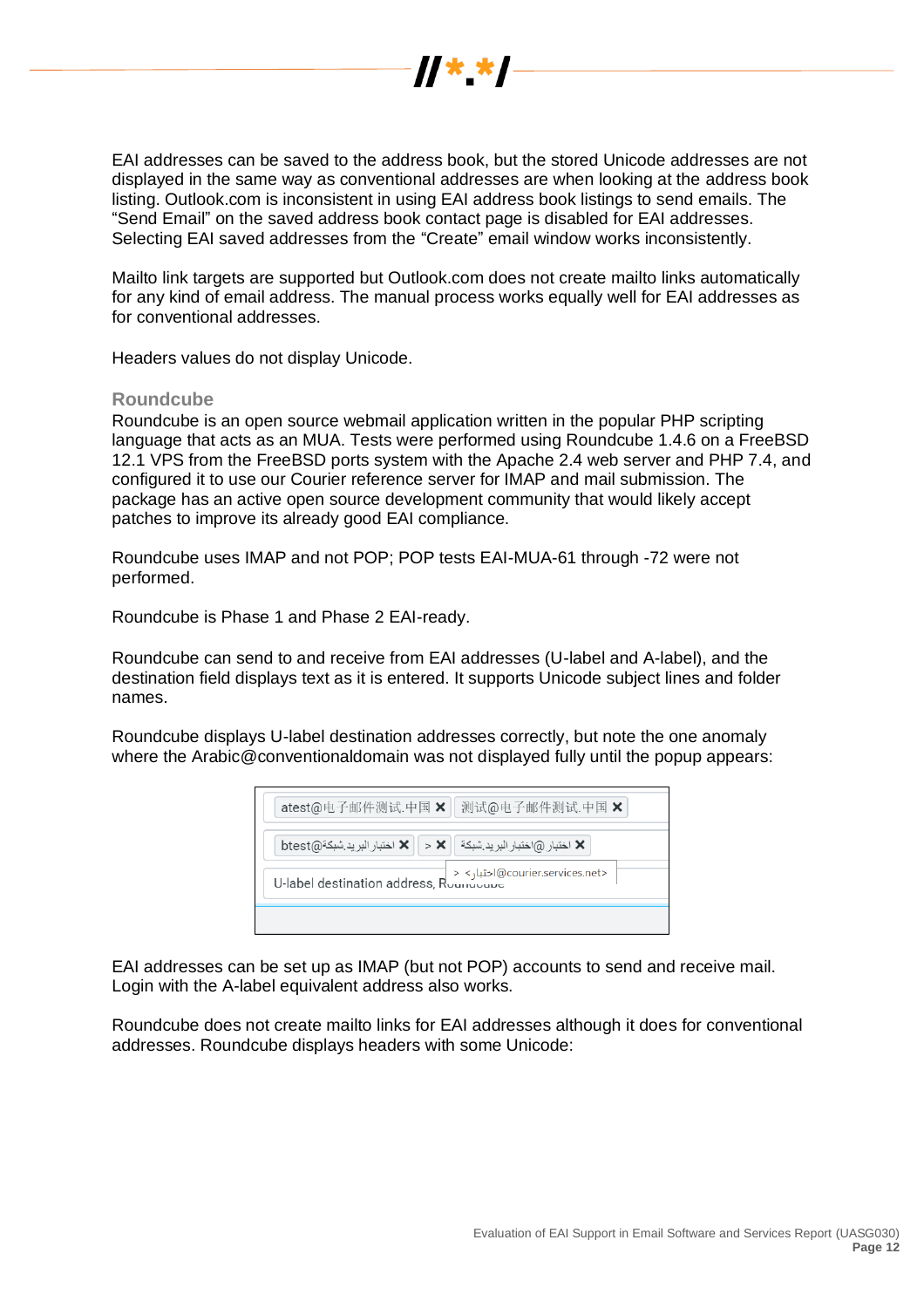

| Delivered-To: atest@courier.services.net                                                                                                                        |
|-----------------------------------------------------------------------------------------------------------------------------------------------------------------|
| Return-Path: < اختبار)@xn--mgbaacci1anpc1swc.xn--ngbc5azd                                                                                                       |
| Received: from webmail.services.net ([2606:4300:0:4::1007])                                                                                                     |
| (AUTH: LOGIN کڠبار)@xn--mgbaacci1anpc1swc.xn--ngbc5azd)                                                                                                         |
| by courier.services.net with UTF8ESMTPA                                                                                                                         |
| id 00000000000626EF.000000005EFF26A9.0000202E; Fri, 03 Jul 2020 08:38:00 -0400                                                                                  |
| MIME-Version: 1.0                                                                                                                                               |
| Date: Fri, 03 Jul 2020 08:38:00 -0400                                                                                                                           |
| <b>From:</b> اختبار)@xn--mgbaacci1anpc1swc.xn--ngbc5azd                                                                                                         |
| To: atest@courier.services.net                                                                                                                                  |
| Subject: =?UTF-8?Q?=40=E7=94=B5=E5=AD=90=E9=82=AE=E4=BB=B6?=                                                                                                    |
| User-Agent: Roundcube Webmail/1.4.6                                                                                                                             |
| Message-ID: <b93cd1df7ac8aad00645dc8d0f714a54@xn--mgbaacci1anpc1swc.xn--ngbc5azc< td=""></b93cd1df7ac8aad00645dc8d0f714a54@xn--mgbaacci1anpc1swc.xn--ngbc5azc<> |
| <b>X-Sender:</b> =?UTF-8?Q?=D8=A7=D8=AE=D8=AA=D8=A8=D8=A7=D8=B1=40xn--mgbaacci1a?=                                                                              |
| =?UTF-8?Q?npc1swc=2Exn--ngbc5azd?=                                                                                                                              |
| Content-Type: text/plain; charset=UTF-8;                                                                                                                        |
| format=flowed                                                                                                                                                   |
| Content-Transfer-Encoding: 8bit                                                                                                                                 |

Unicode addresses may retain some Unicode. A Unicode subject field does not.

## <span id="page-12-0"></span>**Yandex Webmail**

Yandex webmail is neither Phase 1 nor Phase 2 EAI-ready because Yandex webmail does not receive messages from EAI addresses.

Tests were completed using Chrome on a Windows PC during July of 2020 using the URL yandex.webmail.com.

Yandex can sometimes send mail to both Arabic and Chinese Unicode addresses if the recipient mail servers accept the mail without the UTF8SMTP SMTP extension. However, replies to those emails result in errors in the package used to send them.

Yandex supports Unicode subject lines. Yandex headers do not display Unicode. The address book passed the EAI tests, and folders with Arabic or Chinese names can be created. EAI mailto links work when received and are created automatically.

X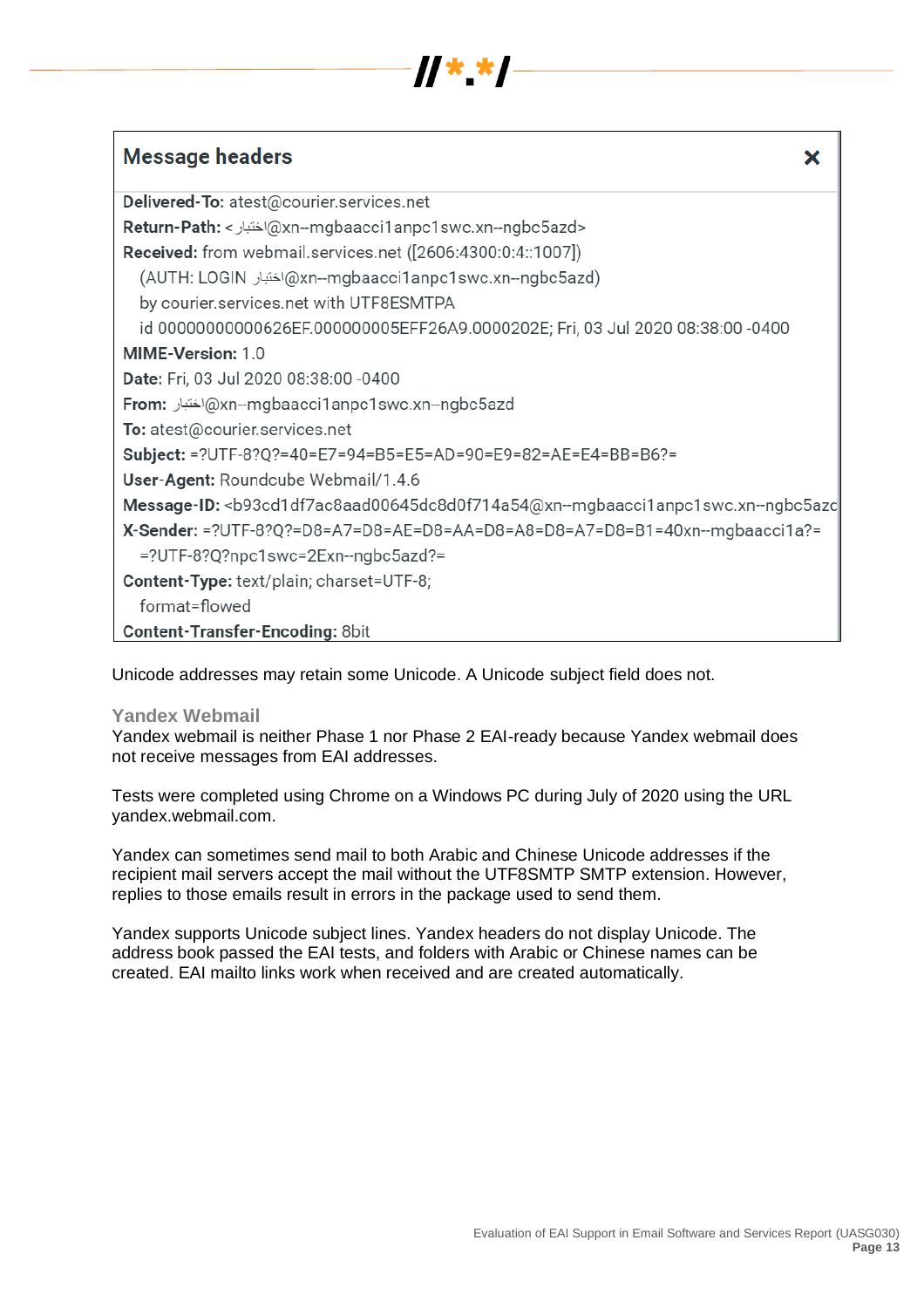

#### UNDELIVERABLE MAIL

Your message to the following recipients cannot be delivered:

#### <allyb.r@yandex.com>:

mx.yandex.ru [2a02:6b8::89]: <<< 553-The recipient's mail server does not support E-mail <<< 553-messages with international Unicode E-mail addresses or <<< 553-E-mail messages in the international Unicode E-mail format. <<< 553 Unable to deliver Unicode E-mail to a non-Unicode mail server.

<span id="page-13-0"></span>**Coremail Webmail** 

Coremail Webmail is Phase 2 EAI-ready.

Tests were completed using Chrome on a Windows PC during August 2020 using the URL [http://xn--blq510jgwa.xn--fiqs8s/.](http://互联网.中国/)

Coremail allows creation and use of Unicode folders. It does linkify email addresses but does not treat mailto-linked EAI addresses correctly.

Configuring Coremail with Chinese and Arabic EAI addresses, other than the provided Coremail addresses, failed.

# <span id="page-13-1"></span>**Results of MSA, MTA, and MDA Tests**

| <b>MSA MTA</b><br>summary                         | Gmail      | Coremail   | <b>MS</b><br><b>Outlook</b><br>.com | <b>MS</b><br>Exchange<br>server | Yandex                                   | Exim       | Postfix    | Courier    |
|---------------------------------------------------|------------|------------|-------------------------------------|---------------------------------|------------------------------------------|------------|------------|------------|
| <b>MSA</b><br>UTF8SMTP<br>support                 | <b>Yes</b> | <b>Yes</b> | <b>Yes</b>                          | <b>Yes</b>                      | <b>No</b>                                | <b>Yes</b> | <b>Yes</b> | <b>Yes</b> |
| <b>MSA 8BITMIME</b><br>support                    | <b>Yes</b> | <b>Yes</b> | <b>Yes</b>                          | <b>Yes</b>                      | <b>Yes</b>                               | <b>Yes</b> | <b>Yes</b> | <b>Yes</b> |
| Sends EAI<br>forward path                         | <b>Yes</b> | <b>Yes</b> | No. sent A-<br><b>labels</b>        | No. sent A-<br><b>labels</b>    | <b>No</b>                                | Yes        | <b>Yes</b> | <b>Yes</b> |
| Sends UTF-8<br>subject                            | <b>Yes</b> | <b>Yes</b> | <b>Yes</b>                          | <b>Yes</b>                      | <b>Yes</b>                               | <b>Yes</b> | <b>No</b>  | <b>Yes</b> |
| Reject or<br>downgrade msg<br>to non-EAI          | <b>No</b>  | <b>No</b>  | <b>No</b>                           | <b>No</b>                       | <b>No</b>                                | <b>No</b>  | <b>Yes</b> | <b>Yes</b> |
| <b>ASCII messages</b><br>sent without<br>UTF8SMTP | <b>No</b>  | <b>No</b>  | <b>Yes</b>                          | <b>No</b>                       | Yes, all<br>messages are<br><b>ASCII</b> | <b>Yes</b> | <b>Yes</b> | <b>No</b>  |
| <b>MTA</b><br>UTF8SMTP<br>support                 | <b>Yes</b> | <b>Yes</b> | <b>Yes</b>                          | <b>Yes</b>                      | <b>No</b>                                | <b>Yes</b> | <b>Yes</b> | <b>Yes</b> |
| MTA 8BITMIME<br>support                           | <b>Yes</b> | <b>Yes</b> | <b>Yes</b>                          | <b>Yes</b>                      | <b>Yes</b>                               | <b>Yes</b> | <b>Yes</b> | <b>Yes</b> |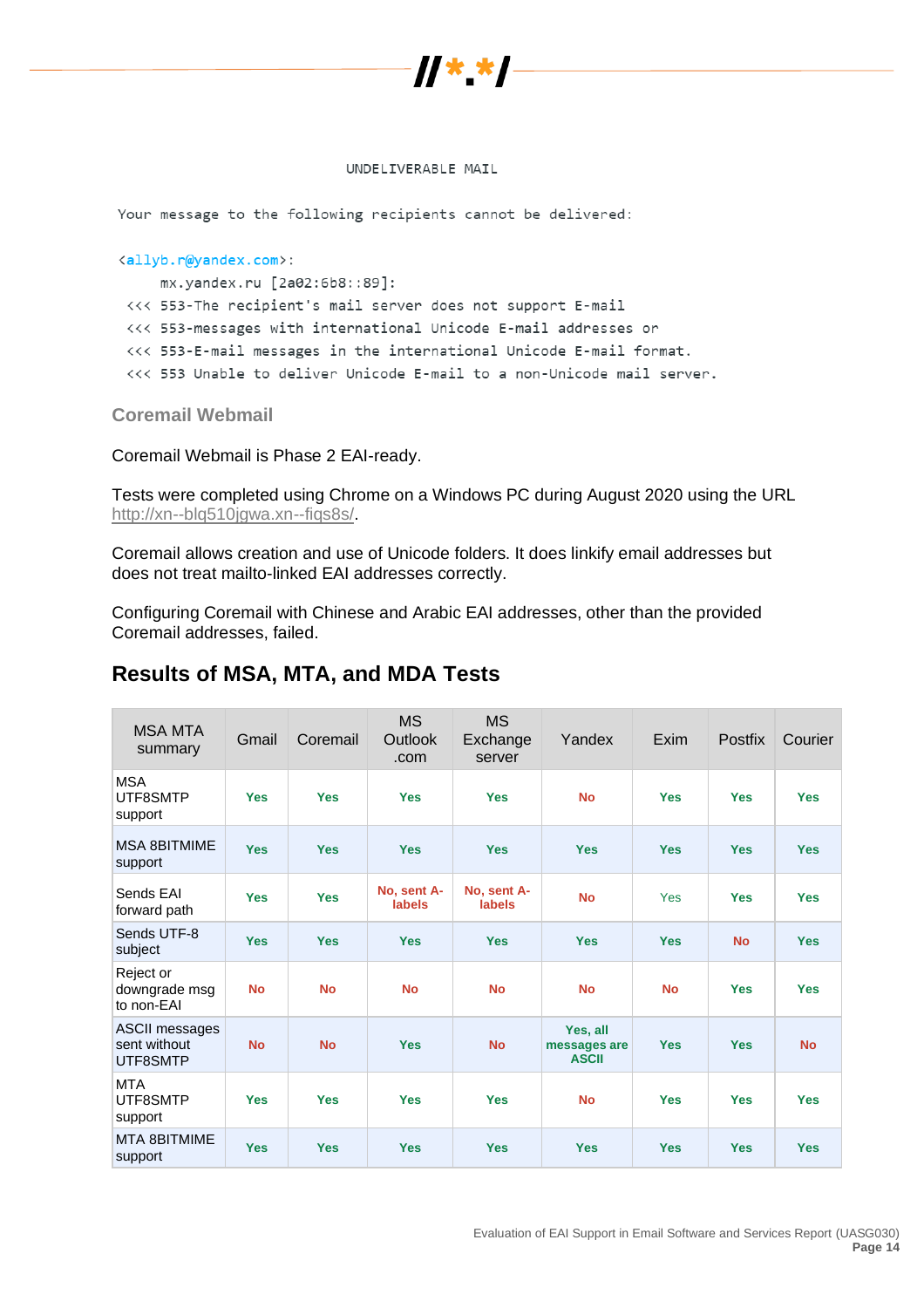

| MTA Received<br>Indicates EAI              | Yes       | No        | <b>No</b> | No.       | <b>No</b> | Yes | Yes | Yes,<br>misspelled |
|--------------------------------------------|-----------|-----------|-----------|-----------|-----------|-----|-----|--------------------|
| MTA EAI msgs<br>to non-EAI are<br>rejected | <b>No</b> | <b>No</b> | <b>No</b> | <b>No</b> | <b>No</b> | Yes | Yes | Yes                |

| <b>MDA summary</b>                          | Gmail      | <b>Coremail</b> | <b>MS Outlook</b><br>.com | <b>MS</b><br><b>Exchange</b><br>server | Yandex     | <b>Courier</b> |
|---------------------------------------------|------------|-----------------|---------------------------|----------------------------------------|------------|----------------|
| <b>IMAP EAI</b><br>extensions<br>advertised | <b>No</b>  | <b>No</b>       | <b>No</b>                 | <b>No</b>                              | <b>No</b>  | <b>Yes</b>     |
| <b>IMAP EAI enable</b>                      | <b>No</b>  | <b>No</b>       | <b>No</b>                 | <b>No</b>                              | <b>No</b>  | <b>Yes</b>     |
| <b>IMAP</b><br><b>AUTHENTICATE</b>          | <b>Yes</b> | <b>No</b>       | <b>Yes</b>                | <b>Yes</b>                             | <b>Yes</b> | <b>Yes</b>     |
| <b>IMAP UTF-8</b><br>username               | <b>NA</b>  | <b>Yes</b>      | <b>NA</b>                 | <b>NA</b>                              | <b>Yes</b> | <b>Yes</b>     |
| <b>POP LANG</b><br>capability               | <b>No</b>  | <b>Yes</b>      | <b>No</b>                 | <b>No</b>                              | <b>No</b>  | <b>No</b>      |
| POP UTF8<br>capability                      | <b>No</b>  | <b>Yes</b>      | <b>No</b>                 | <b>No</b>                              | <b>No</b>  | <b>Yes</b>     |

We performed all of the MSA, MTA, and MDA tests using python test scripts we wrote. For the open source packages Exim, Postfix, and Sendmail, we installed the software on a test server. For all packages, we set up the test scripts to connect to the submission, SMTP, and where available IMAP and POP servers, for each package to run the scripts.

Creating the test scripts was an iterative process as we discovered unexpected, or in a few cases, buggy behavior. For example, we were using unique Message-ID headers in our test messages to recognize each message when it arrived at the target server, until we discovered that MS Exchange always inserted its own Message-ID instead, replacing ours. We switched to putting a unique string in the subject header which worked reliably. We also found that some services were marking our incoming test messages as junk or spam. We worked around that by having the test scripts look for the messages in both the main inbox and the junk folder.

## <span id="page-14-0"></span>**Coremail**

Coremail is both Phase 1 and Phase 2 EAI-ready, providing Chinese language EAI addresses and successfully exchanging EAI mail. It was the only service we found that downgraded messages to non-EAI mail servers, using a replacement mailbox of the form xn--<text> that resembled an A-label.

<span id="page-14-1"></span>Coremail's IMAP server implemented only the obsolete experimental IMAP extensions rather than the current standards track extension, and we also found that its implementation of the IMAP ENABLE command was buggy and did not return a result. We added a special case to our test scripts to recover and continue other tests.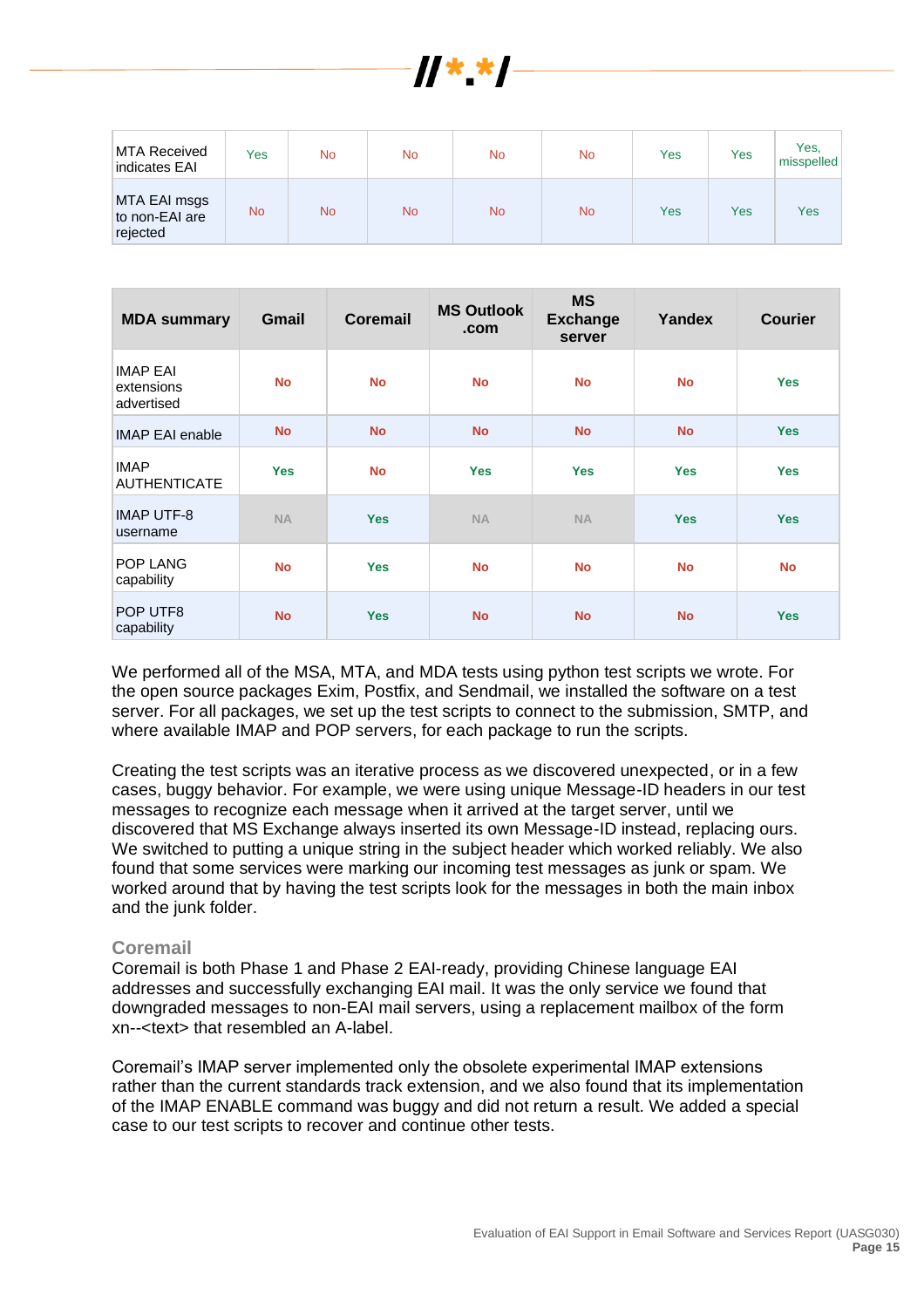

## **MS Outlook.com**

Outlook.com is Microsoft's consumer mail service, formerly known as Hotmail. It is Phase 1 EAI-ready and can exchange mail with EAI systems but can only host ASCII addresses. The IMAP and POP servers do not have EAI support, but nonetheless, we found that they often handled EAI mail adequately with the legacy UTF-7 support for Unicode mailbox names and storing and retrieving UTF-8 messages using the legacy character set support.

## <span id="page-15-0"></span>**Yandex Mail**

Yandex Mail is neither Phase 1 nor Phase 2 EAI-ready, neither exchanging EAI mail or hosting EAI addresses. Its ASCII mail support is fine, but it has no support for UTF8SMTP mail nor UTF-8 addresses. We look forward to an opportunity to retest once its EAI support improves.

# <span id="page-15-1"></span>**MS Exchange Server (hosted)**

Hosted Exchange server is part of Microsoft's Office 365 suite. We created an O365 account and configured it to handle one of our IDN domains. We found it is Phase 1 but not Phase 2 EAI-ready. All addresses handled by hosted Exchange server are ASCII addresses and it handled our domain as an ASCII domain with A-labels. Exchanging mail with other EAI mail systems worked. As with MS Outlook.com, the POP and IMAP servers do not have EAI support but often handled EAI messages adequately anyway.

#### <span id="page-15-2"></span>**Exim**

Exim is a widely used open source mail server that provides an MSA and MTA. We installed it on a test host and configured it with several EAI addresses in IDN domains. Exim provides both Phase 1 and Phase 2 EAI support and passed most tests.

Exim's developers consider an EAI message to be one with UTF-8 envelope addresses and an ASCII message to be one without UTF-8 envelope addresses, even if the message's headers include UTF-8. While we disagree with their interpretation, we think it is unlikely to cause problems in practice since messages with ASCII envelopes and UTF-8 headers are uncommon.

Exim does not provide a POP or IMAP server. It is typically used with the Dovecot or Cyrus IMAP/POP servers neither of which currently has EAI support.

# <span id="page-15-3"></span>**Postfix**

Postfix is a widely used open source mail server that provides an MSA and MTA. We installed it on a test host and configured it with several EAI addresses. Exim provides both Phase 1 and Phase 2 support and passed most tests.

We were surprised to find that Postfix does not automatically treat U-label and A-label versions of domains the same. For example, 用户2@xn--fqr621h.services.net and 用户2@

后缀.services.net are not considered equivalent. It is not hard to configure them so they are effectively equivalent, delivering to the same mailbox and authenticating the same to the MSA, but it could be a trap for the unwary.

<span id="page-15-4"></span>Postfix does not provide a POP or IMAP server. It is typically used with the Dovecot or Cyrus IMAP/POP servers neither of which currently has EAI support.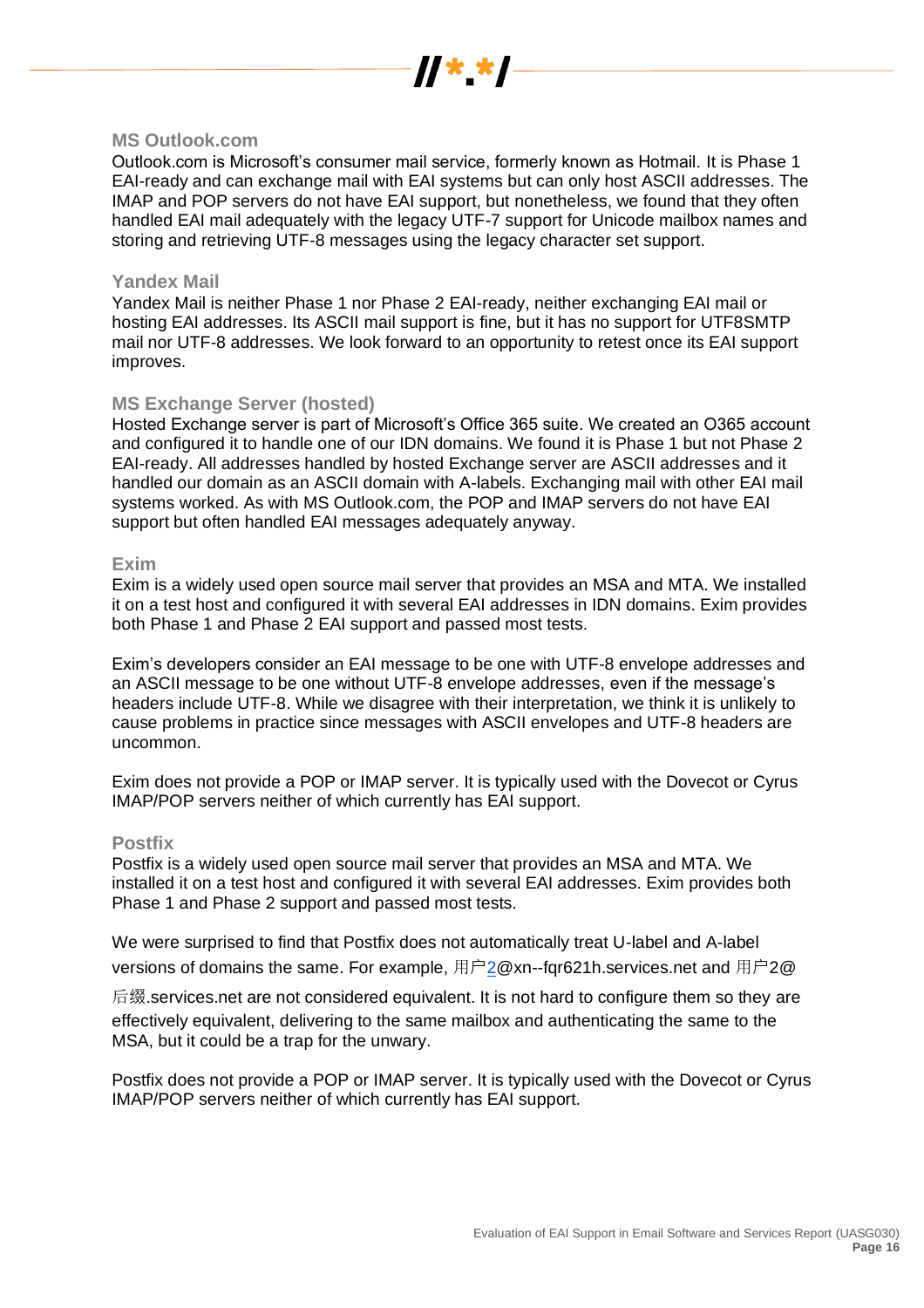

# **Results of MSP Tests**

| <b>MSP summary</b>              | <b>Coremail</b> | <b>MS Outlook</b><br>.com | <b>MS Exchange</b><br>server | Yandex     | <b>Xgenplus</b> |
|---------------------------------|-----------------|---------------------------|------------------------------|------------|-----------------|
| Unicode local part              | Yes             | <b>No</b>                 | <b>No</b>                    | <b>No</b>  | <b>Yes</b>      |
| Unicode domain                  | Yes             | <b>Yes</b>                | <b>No</b>                    | <b>Yes</b> | <b>NA</b>       |
| ASCII alt address               | <b>Yes</b>      | <b>NA</b>                 | <b>NA</b>                    | <b>Yes</b> | <b>Yes</b>      |
| Unicode folders                 | <b>Yes</b>      | <b>Yes</b>                | <b>Yes</b>                   | <b>Yes</b> | <b>Yes</b>      |
| EAI address send<br>and receive | Yes             | <b>NA</b>                 | <b>NA</b>                    | <b>NA</b>  | <b>Yes</b>      |

We did MSP tests on four packages with mixed results. One bright spot was that all the packages allow users to create folders (mailboxes) with Unicode names.

Coremail and Xgenplus (tested by Catalyst) passed all of the tests using addresses in their own respective IDN domains.

MS Outlook.com only handles ASCII addresses in their existing set of domains. Hosted Exchange server allowed us to use our own IDN domain but only with ASCII addresses. Yandex has their own Cyrillic IDN domains, but again, only with ASCII addresses.

# <span id="page-16-0"></span>**Software Not Tested**

For two packages, it was evident that there was no point in doing EAI tests because they have no EAI support.

# <span id="page-16-1"></span>**Sendmail**

The group that maintains Sendmail, led by Claus Aßman, has just released version 8.16.1. Sendmail has no EAI support at all. Some Linux distributions are shipped with EAI patches, but the patches are so buggy that they are unusable. Hence, we did not further test sendmail since there was no reason to expect any of the tests to succeed.

Claus is testing experimental EAI support for a future 8.17 release so it will likely be worth testing sendmail 8.17 when it is available.

## <span id="page-16-2"></span>**Fetchmail**

Fetchmail is a relatively small package. We looked through the source code and found no references to SMTPUTF8 or other EAI features. Discussions with Fetchmail's maintainers confirms no EAI support, although they may add it in a future version if time permits.

This ticket in the Gitlab source archive should track any fetchmail EAI work: [https://gitlab.com/fetchmail/fetchmail/-/issues/14.](https://gitlab.com/fetchmail/fetchmail/-/issues/14)

# <span id="page-16-3"></span>**Previous and Additional Tests**

<span id="page-16-4"></span>We have included the results of some tests performed in the previous UASG021B report, along with additional tests to complement them.